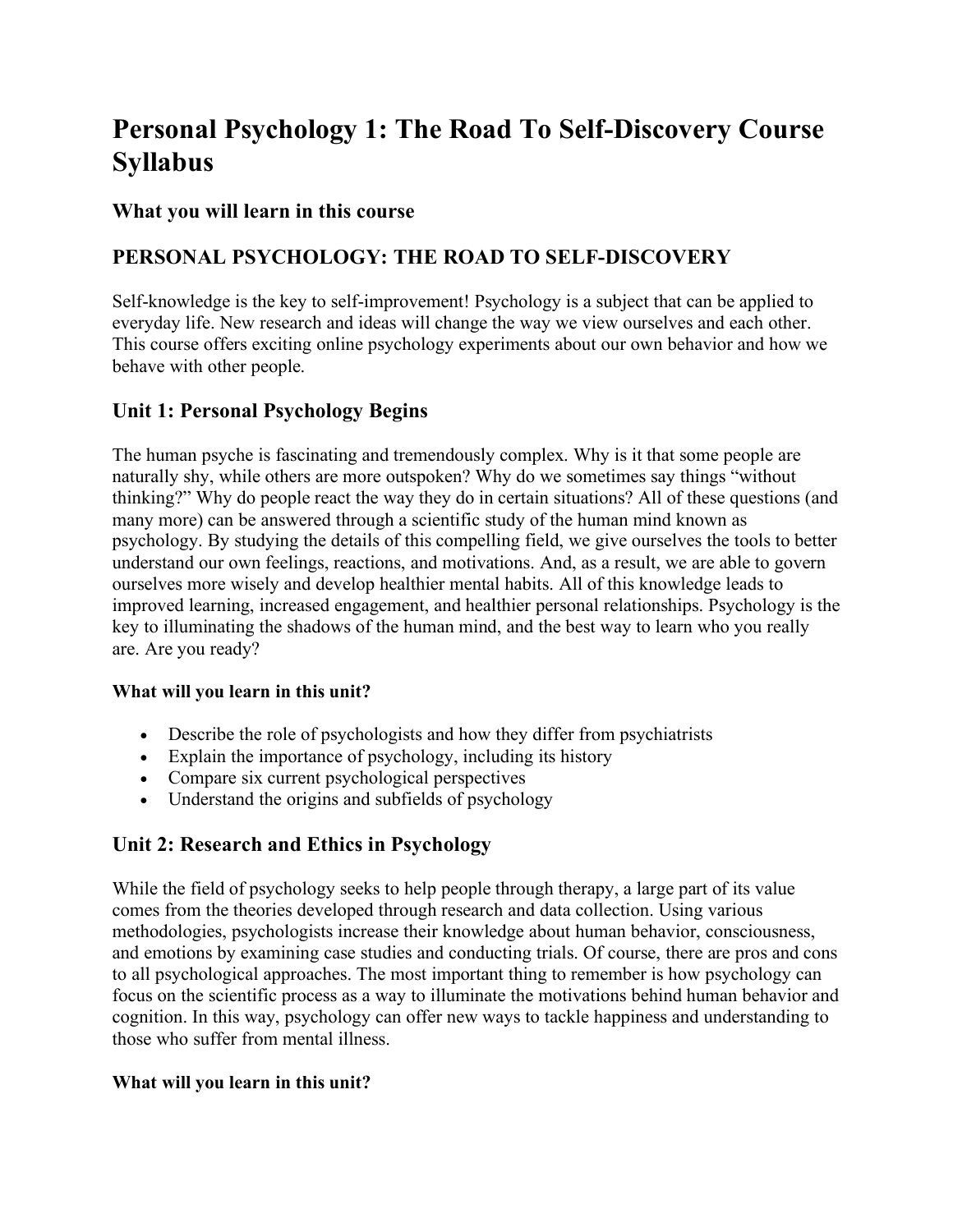- State reasons psychologists do research, and list the steps of the scientific method
- Define theory and hypothesis, and explain how the two concepts are related
- Explain how researchers undertake surveys and distinguish between correlation and cause and effect, as well as understand how researchers do experiments, and state the pros and cons of experimental studies
- Describe naturalistic studies, and identify their advantages and drawbacks
- Describe case studies, and list their uses and limitations
- State how researchers analyze data, test hypotheses, and communicate results and identify ethical guidelines for the conduct of psychological research

# **Unit 3: Infancy and Childhood**

Development of the human psyche is a complex and compelling process with many different phases. From the moment we are born, our minds are continually expanding and making us stronger. This happens in many ways—through the people who care for us and the places we go—but it also follows an innate blueprint of human development that has been studied extensively for a long time. Understanding these processes and how they contribute to our intelligence, compassion, and overall cognition can help us understand both ourselves and the larger world more clearly.

#### **What will you learn in this unit?**

- Describe longitudinal and cross-sectional studies, and explain the nature-nurture debate
- Outline physical developments that occur during the prenatal period, infancy, and childhood
- Identify Piaget's stages of cognitive development, explain assimilation and accommodation, and describe how infants and children develop language
- List Erickson's stages of psychosocial development, and explain the roles of temperament and parenting style in emotional and social development
- Understand Kohlberg's stages of moral reasoning, and explain why Kohlberg's theory may have gender and cultural biases

# **Unit 4: Adolescence**

Adolescence is the period of life between childhood and adulthood. It can be a time of "storm and stress" for some, but not necessarily for all young people. During adolescence, teens go through puberty and develop the physical ability to reproduce. They also experience changes in cognitive skills and moral reasoning, often related to an emerging sense of identity and independence. Many teens adopt risk behaviors that jeopardize their health. Depression and eating disorders are relatively common in teens as well, and suicide is the third-leading cause of teen deaths. Several factors—such as having caring relationships with adults and a sense of purpose in life—promote high self-esteem and resilience in adolescents. These traits, in turn, help protect adolescents from engaging in risk behaviors and developing mental health problems.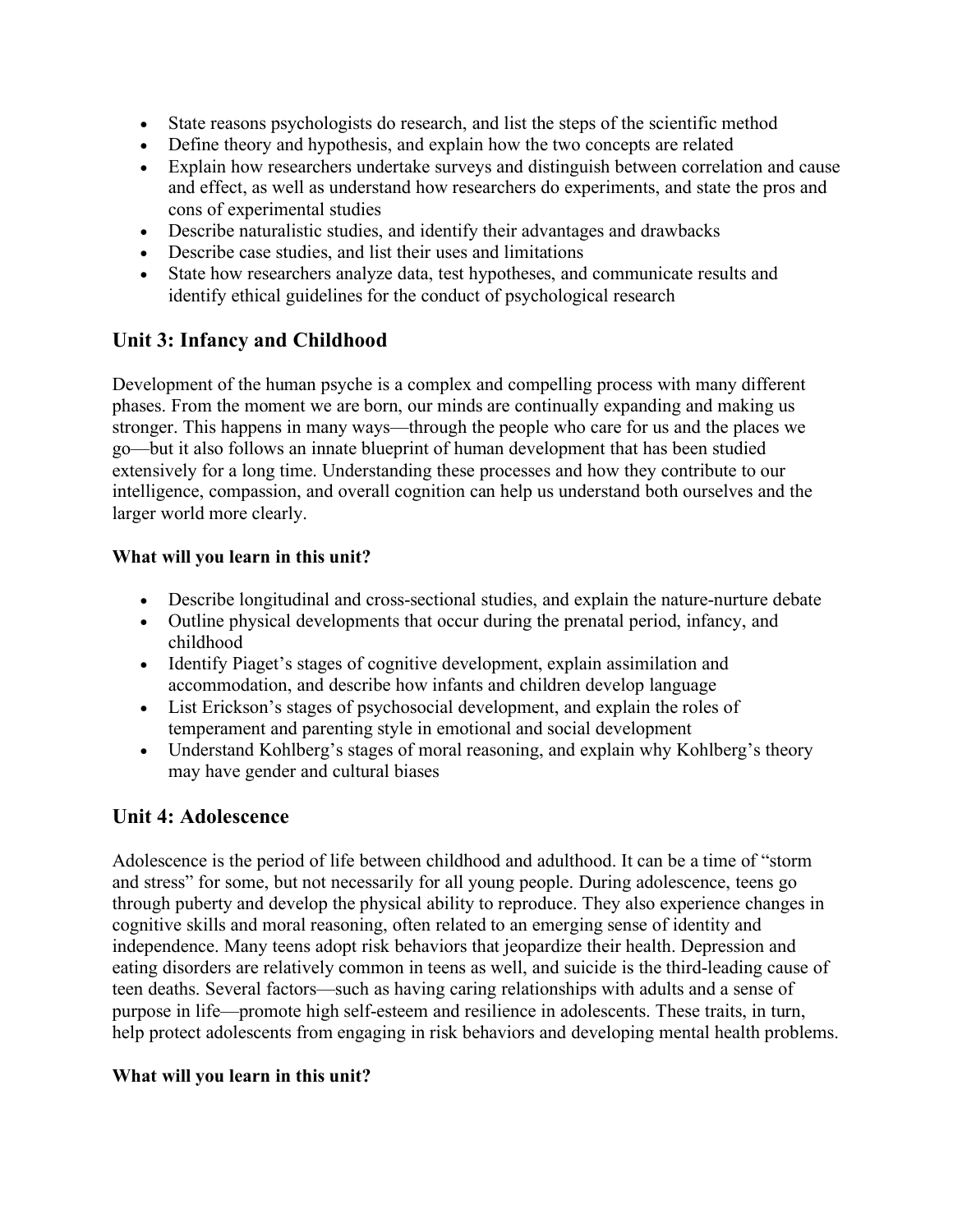- Define adolescence, and describe how different experts view this stage of life; as well as the physical changes that occur and the possible consequences of early or late maturation
- Identify cognitive and moral developments that typically occur during adolescence
- Define identity, and describe Marcia's states of identity formation
- Explain how social relationships normally change during adolescence, and describe peer pressure
- Identify risk behaviors that many adolescents adopt, and explain how adolescents may learn behaviors from other teens
- Name mental health problems that are relatively common in adolescents and identify warning signs of suicide; list protective factors for adolescents and explain how the factors relate to self-esteem and resilience

# **Personal Psychology Midterm Exam**

- Review information acquired and mastered from this course up to this point.
- Take a course exam based on material from the first four units in this course (Note: You will be able to open this exam only one time.)

# **Unit 5: Adulthood and Aging**

**Adulthood** is the period of life between adolescence and death. Most psychologists think that psychological development continues during adulthood. For example, Erik Erikson divided adulthood into three stages, each with a different psychosocial task that people must accomplish to become emotionally healthy and well-adjusted. During young adulthood (ages 19–39), people are physically in the prime of their lives. Young adults face new challenges, such as finishing their schooling and starting full-time work. Many young adults also marry. During middle adulthood (ages 40–65), people start to show some declines in physical abilities, and women lose the ability to have children. Some middle adults have a hard time accepting these changes. During late adulthood (above age 65), people continue to decline in physical abilities and start to decline in cognitive abilities. Facing their own death or the death of a loved one is difficult for virtually everyone. Most people go through five stages of grief as they come to accept these losses.

- Define adulthood, and outline psychological theories of adult development.
- Identify life challenges and physical changes of young adulthood, and list strategies for making young adulthood the best it can be.
- State how people choose spouses, why couples divorce, and how divorce affects couples and their children.
- Identify physical changes and life challenges of middle adulthood, and list strategies to make middle age a great age.
- Describe physical and cognitive changes of late adulthood, and list strategies for making late adulthood healthy and happy.
- Explain how people come to accept their own death or the death of a loved one.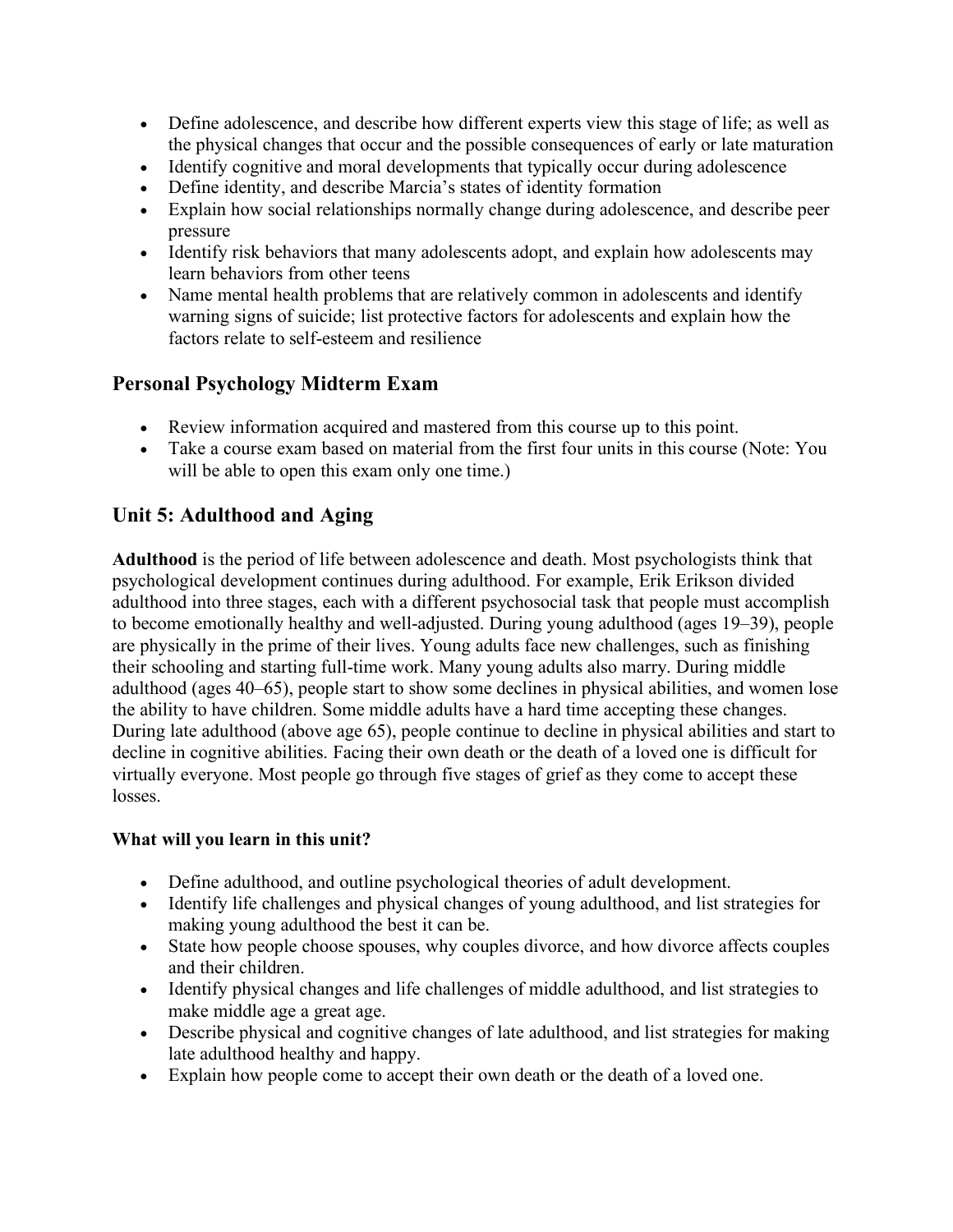### **Unit 6: Brain, Body, and Behavior**

The nervous system is the body's control system. It receives and processes information and "tells" the body how to respond. Neurons are the cells of the nervous system. They rapidly send and receive messages called nerve impulses. The brain is the most important organ of the nervous system. It is composed of three major parts: the cerebrum, cerebellum, and brain stem. Each part of the brain has different functions. Scientists learn about the functions of the brain from patients that have had brain injuries or brain surgery, and from brain images such as PET scans. The endocrine system is a communication system like the nervous system. It uses chemical messengers called hormones to communicate with other organs and regulate body functions. The endocrine system is controlled by the hypothalamus, which is part of the brain. The nervous and endocrine systems are the biological basis of psychological traits such as intelligence. Psychologists study twins and adopted children to learn about the influence of heredity and environment on psychological traits.

#### **What will you learn in this unit?**

- Distinguish between the central and peripheral nervous systems, and identify their functions
- Describe the structure of neurons, and explain how neurons carry nerve impulses
- Distinguish between the parts of the brain, and identify their functions
- Explain how scientists study the structure and function of the brain
- Understand the endocrine system, and explain how the hypothalamus provides a link between the nervous and endocrine systems
- Explain how psychologists study the influences of heredity and environment on psychological traits

# **Unit 7: Sensation and Perception**

Sensation is the process of taking in information with the five senses of vision, hearing, taste, smell, and touch. Perception is the process of interpreting this sensory information and is an additional step our brain takes to understand the information we receive from the world. It's very different from mere sensation. For example, our eyes sense the world as two-dimensional images, but we perceive the world in three dimensions. Optical illusions show that we sometimes perceive sensations incorrectly. We may see things that are not really there. Subliminal messages show that we sometimes fail to perceive sensations entirely. We may not see things that are really there. Many people believe in extrasensory perception, or the ability to perceive with a sixth, unknown sense. However, extrasensory perception has never been proven to exist.

- Describe how humans sense stimuli
- Explain how perception differs from sensation
- Outline aspects of visual perception, such as depth perception
- Describe the nature of subliminal messages
- Define extrasensory perception